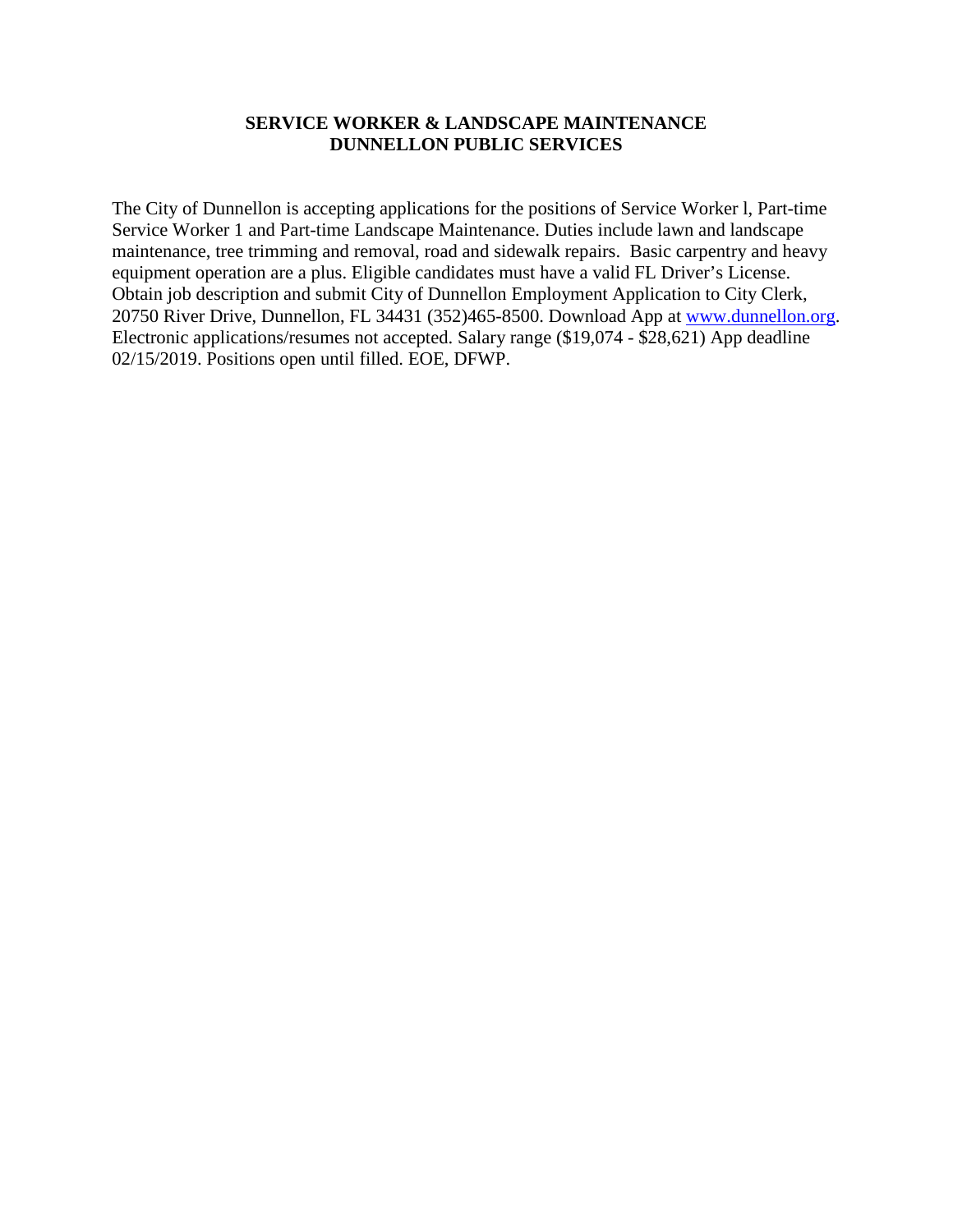# **CITY OF DUNNELLON**

## *JOB DESCRIPTION*

## **LANDSCAPE MAINTENANCE WORKER - GENERAL**

| <b>PAY GRADE</b> | <b>OVERTIME STATUS</b> | <b>REVISED</b> |
|------------------|------------------------|----------------|
|                  | Non-Exempt             | January 2019   |

### **DEPARTMENT:** PUBLIC SERVICE

#### **GENERAL DESCRIPTION**:

General manual work in various ground and other maintenance activities. Work is performed under the direct supervision of a Crew Leader and/or Public Works Manager.

#### **ESSENTIAL JOB FUNCTIONS:**

- 1. Performs landscape maintenance.
- 2. Mowsright-of-way areas using small equipment, edges, blower, hedge trimmer, etc. Trims trees, bushes, and shrubs. May fertilize and treat grounds.
- 3. Picks up trash along road sides and other areas.
- 4. Performs preventative maintenance on various equipment.
- 5. Performs heavy manual labor such as: digging, lifting, spraying, etc.
- 6. May drive vehicles and operate light equipment occasionally.
- 7. Cleans ditches and storm drains.

(These essential job functions are not to be construed as a complete statement of all duties performed. Employees will be required to perform other job related marginal duties as required.)

### **OPTIONAL PREFERRED SKILLS**:

- 1. Basic carpentry
- 2. Bucket truck and tree work
- 3. Operate heavy equipment

### **ESSENTIAL PHYSICAL SKILLS:**

Acceptable eyesight (with or without correction). Moderate to heavy (45 pounds and over) lifting and carrying. Walking. Standing, pushing, sitting. Stooping, bending, kneeling, crawling. Driving. Equipment operation. Bending and kneeling. Above and below ground.

#### **ENVIRONMENTAL CONDITIONS**:

Works outside in various weather conditions, with dust, dirt, noise, odors, rain, etc. Chemicals, fumes. In or with moving objects/vehicles. Electricity, around light power equipment. Slippery surfaces, uneven surfaces and above or below ground level. On ladders.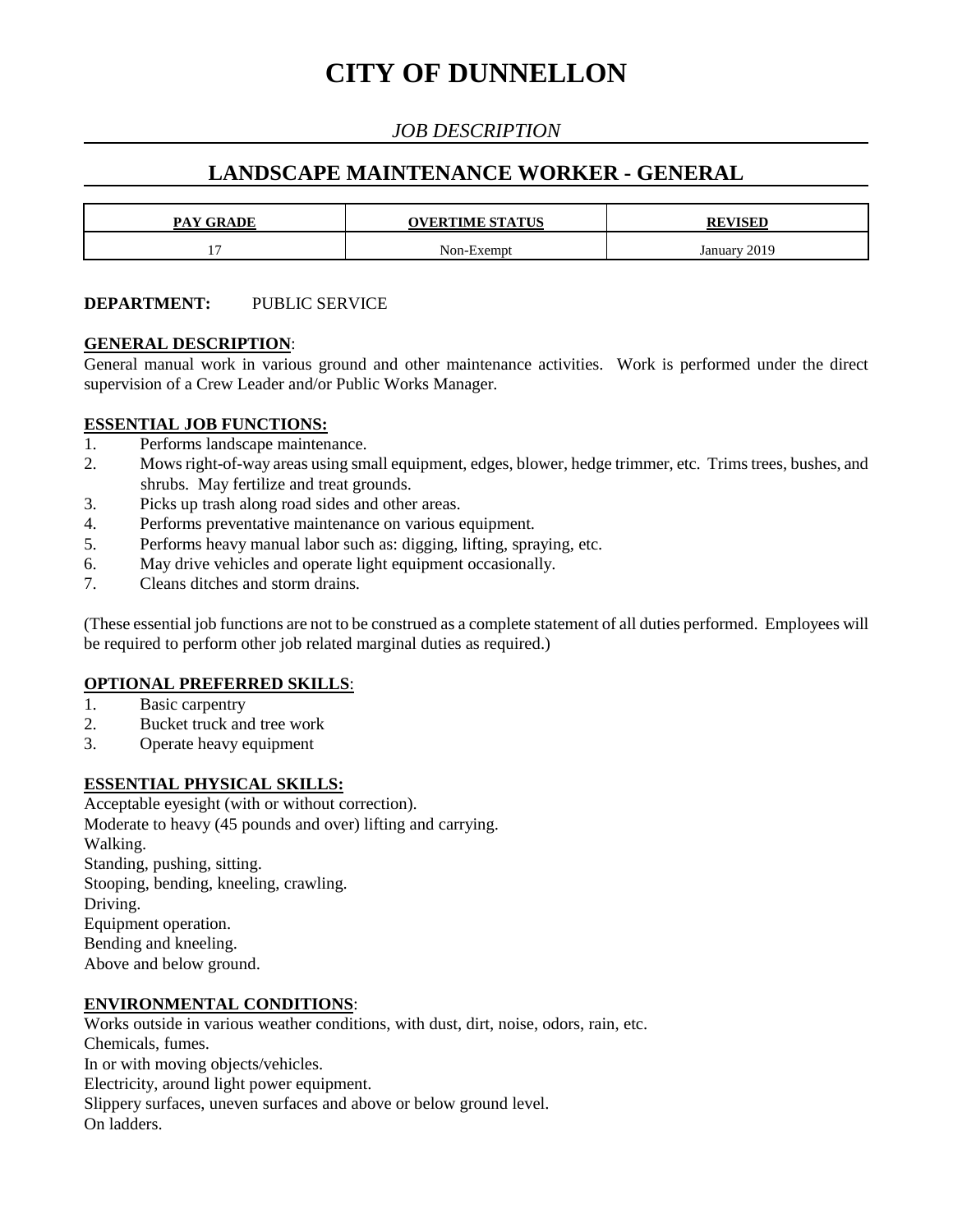#### **LANDSCAPE MAINTENANCE WORKER - GENERAL Page 2**

(Reasonable accommodations will be made in accordance with existing ADA requirements for otherwise qualified individuals with a disability.)

#### **MINIMUM QUALIFICATIONS:**

#### **KNOWLEDGE, ABILITIES AND SKILLS:**

Knowledge of general maintenance tasks and procedures. Knowledge of ground maintenance and installation of proper equipment. Ability to perform heavy manual labor under adverse weather conditions. Ability to follow written and oral instructions. Skill in operation and maintenance of equipment and tools related to the position.

#### **EDUCATION AND EXPERIENCE:**

High school graduation or possession of an acceptable equivalency diploma. One (1) year experience in heavy manual labor and the use of hand and light tools used in grounds and building maintenance. Satisfactory scores on pre-employment testing.

(A comparable amount of training, education or experience can be substituted for the minimum qualifications.)

#### **LICENSES, CERTIFICATIONS OR REGISTRATIONS:**

Valid Florida Driver's License and clean driving record.

#### **RESIDENCY REQUIREMENTS:**

Must be available for occasional overtime, after hour and emergency response.

#### **SAFETY EQUIPMENT:**

Provided by City.

#### **REQUIRED DRESS:**

Uniforms and equipment as supplied by the City. Hard soled, leather work shoes provided by the employee.

#### **ASSIGNED CITY VEHICLE:**

Some positions require the use of personal or City Vehicles on City business. Individuals must be physically capable of operating the vehicles safely, possess a valid Florida driver's license and have an acceptable driving record. Use of a personal vehicle for City business will be prohibited if the employee is not authorized to drive a City vehicle or if the employee does not have personal insurance coverage.

This position is required to drive City vehicles/equipment in the performance of duties

**NOTE**: This is not necessarily a complete list of all responsibilities, skills, requirements, efforts or working conditions associated with the position. While this is intended to be an accurate reflection of the position, management reserves the right to revise the job description or to require that other or different tasks be performed when circumstances change (ie: emergencies, changes in personnel, workload, or technological development).

Received and Reviewed:

 \_\_\_\_\_\_\_\_\_\_\_ \_\_\_\_\_\_\_\_\_\_\_\_\_\_\_\_\_\_\_\_\_\_\_ Date Signature of Employee

 \_\_\_\_\_\_\_\_\_\_\_ \_\_\_\_\_\_\_\_\_\_\_\_\_\_\_\_\_\_\_\_\_\_\_\_\_\_ Date Signature of Department Head

\_\_\_\_\_\_\_\_\_\_\_ \_\_\_\_\_\_\_\_\_\_\_\_\_\_\_\_\_\_\_\_\_\_\_\_\_\_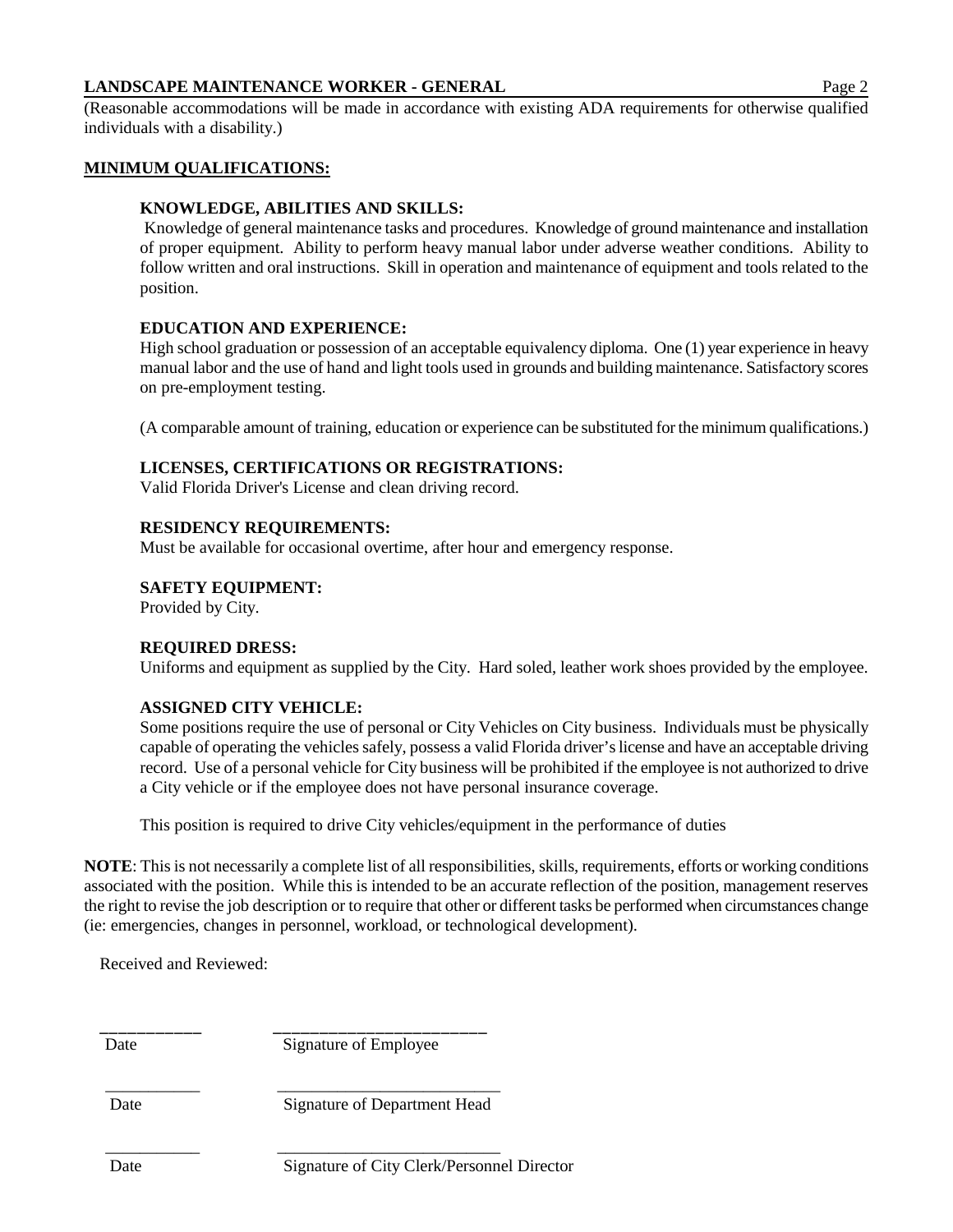



**Office of the City Clerk \*Human Resources Department 20750 River Drive Dunnellon, FL 34431 Phone: 352-465-8500 Fax: 352-465-8505**

# **APPLICANTS**

**City of Dunnellon is an Equal Opportunity Employer.** The City of Dunnellon is dedicated to a policy of nondiscrimination on any basis including race, color, religion, age, sex, marital status, national origin, political affiliation, or disabled status. **If a reasonable accommodation, help or assistance is needed, please contact the City Clerk's Office.**

We appreciate your interest in seeking employment with the City of Dunnellon. A clear understanding of your background and work experience will aid us in considering you for the position that best meets your qualifications. Please fully complete all sections, leaving no gaps in your employment record. **Failure to provide us a complete application may result in your application not being considered.**

This application is the first impression the City of Dunnellon has of you as a potential employee. It gives us information regarding you and your background, as well as information regarding your ability to follow instructions.

- 1. Your application must be legible; please print or type.
- 2. All addresses and phone numbers must be complete. These are used to contact previous employers and verify references.

**\_\_\_\_\_\_\_\_\_\_\_\_\_\_\_\_\_\_\_\_\_\_\_\_\_\_\_\_\_\_\_\_\_\_\_\_\_\_\_\_\_\_\_\_\_\_\_\_\_\_\_\_\_\_\_\_\_\_\_\_\_\_\_\_\_\_\_\_\_\_\_\_\_\_\_\_\_\_**

3. Applications are active for sixty days after completion by an applicant. An applicant wishing to be considered for another position after the sixty days must file a new application.

**The immigration Reform and Control Act of 1986 requires that all individuals applying for work in the State of Florida provide proof of work authorization. A list of acceptable documents you may select from is listed on the back of this page. Required to be provided at the time for hire only.**

## **IMPORTANT**

Applicants are conditionally hired based on the successful completion of a post offer physical including a drug screen test; a background investigation; a motor vehicle report (for positions requiring a drivers license); reference check; and a physical agility demonstration (for positions requiring certain physical requirements.) **Job offers may be withdrawn due to the applicant's failure to successfully complete any of the above post offer requirements.** An applicant who is otherwise qualified to perform the job applied for will not be discriminated against on the basis of a disability.

**Applicants selected to fill a vacant position are required to provide two forms of identification from the "List of Acceptable Documents" listed on page two.**

*Our most valuable asset is a well-trained, dedicated staff working as a team to meet any city challenge.* [www.dunnellon.org](http://www.dunnellon.org/)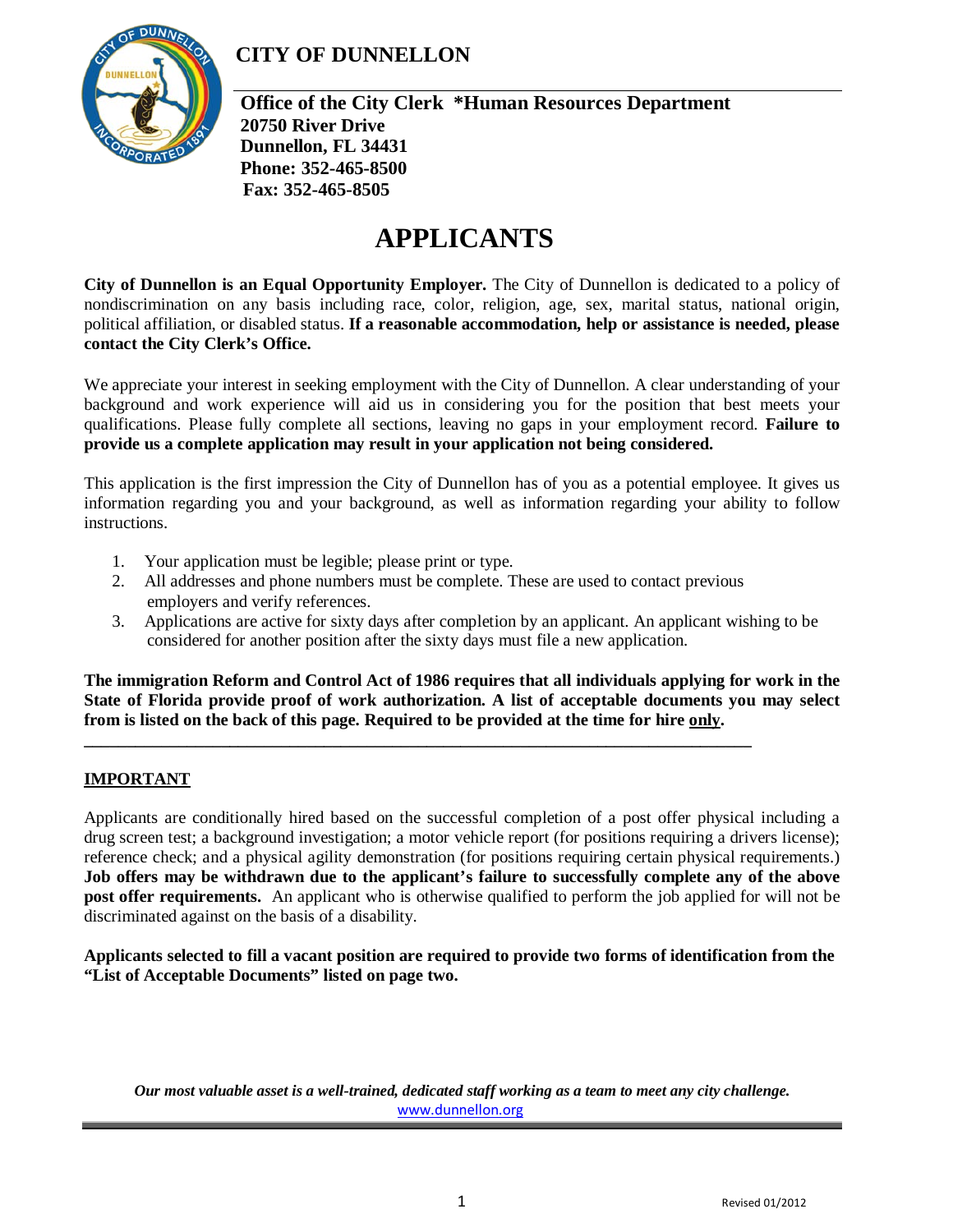| LISTS OF ACCEPTABLE DOCUMENTS<br>All documents must be unexpired                                                  |                                                                                                                                                                                                                                  |                                                                                                                                                                               |  |  |  |
|-------------------------------------------------------------------------------------------------------------------|----------------------------------------------------------------------------------------------------------------------------------------------------------------------------------------------------------------------------------|-------------------------------------------------------------------------------------------------------------------------------------------------------------------------------|--|--|--|
| <b>LIST A</b>                                                                                                     | <b>LIST B</b>                                                                                                                                                                                                                    |                                                                                                                                                                               |  |  |  |
| <b>Documents that Establish Both</b><br><b>Identity and Employment</b><br>Authorization                           | <b>Documents that Establish</b><br><b>Identity</b><br>OR                                                                                                                                                                         | <b>Documents that Establish</b><br><b>Employment Authorization</b><br><b>AND</b>                                                                                              |  |  |  |
| 1. U.S. Passport or U.S. Passport Card<br>2. Permanent Resident Card or Alien                                     | 1. Driver's license or ID card issued by<br>a State or outlying possession of the<br>United States provided it contains a<br>photograph or information such as<br>name, date of birth, gender, height,<br>eye color, and address | 1. Social Security Account Number<br>card other than one that specifies<br>on the face that the issuance of the<br>card does not authorize<br>employment in the United States |  |  |  |
| <b>Registration Receipt Card (Form</b><br>$I-551$                                                                 | ID card issued by federal, state or<br>2.                                                                                                                                                                                        | 2. Certification of Birth Abroad<br>issued by the Department of State                                                                                                         |  |  |  |
| 3. Foreign passport that contains a<br>temporary I-551 stamp or temporary<br>I-551 printed notation on a machine- | local government agencies or<br>entities, provided it contains a<br>photograph or information such as                                                                                                                            | (Form FS-545)                                                                                                                                                                 |  |  |  |
| readable immigrant visa                                                                                           | name, date of birth, gender, height,<br>eye color, and address                                                                                                                                                                   | 3. Certification of Report of Birth<br>issued by the Department of State<br>(Form DS-1350)                                                                                    |  |  |  |
| 4. Employment Authorization Document<br>that contains a photograph (Form                                          | 3. School ID card with a photograph                                                                                                                                                                                              |                                                                                                                                                                               |  |  |  |
| $I-766$                                                                                                           | 4. Voter's registration card                                                                                                                                                                                                     | 4. Original or certified copy of birth<br>certificate issued by a State,                                                                                                      |  |  |  |
| 5. In the case of a nonimmigrant alien<br>authorized to work for a specific                                       | 5. U.S. Military card or draft record                                                                                                                                                                                            |                                                                                                                                                                               |  |  |  |
| employer incident to status, a foreign<br>passport with Form I-94 or Form                                         | 6. Military dependent's ID card                                                                                                                                                                                                  | bearing an official seal                                                                                                                                                      |  |  |  |
| I-94A bearing the same name as the<br>passport and containing an<br>endorsement of the alien's                    | 7. U.S. Coast Guard Merchant Mariner<br>Card                                                                                                                                                                                     | 5. Native American tribal document                                                                                                                                            |  |  |  |
| nonimmigrant status, as long as the<br>period of endorsement has not yet                                          | 8. Native American tribal document                                                                                                                                                                                               |                                                                                                                                                                               |  |  |  |
| expired and the proposed<br>employment is not in conflict with<br>any restrictions or limitations                 | 9. Driver's license issued by a Canadian<br>government authority                                                                                                                                                                 | 6. U.S. Citizen ID Card (Form I-197)                                                                                                                                          |  |  |  |
| identified on the form<br>6. Passport from the Federated States of                                                | For persons under age 18 who<br>are unable to present a<br>document listed above:                                                                                                                                                | 7. Identification Card for Use of<br>Resident Citizen in the United<br>States (Form I-179)                                                                                    |  |  |  |
| Micronesia (FSM) or the Republic of<br>the Marshall Islands (RMI) with<br>Form I-94 or Form I-94A indicating      | 10. School record or report card                                                                                                                                                                                                 |                                                                                                                                                                               |  |  |  |
| nonimmigrant admission under the<br><b>Compact of Free Association</b>                                            | 11. Clinic, doctor, or hospital record                                                                                                                                                                                           | document issued by the<br>Department of Homeland Security                                                                                                                     |  |  |  |
| Between the United States and the<br>FSM or RMI                                                                   | 12. Day-care or nursery school record                                                                                                                                                                                            |                                                                                                                                                                               |  |  |  |

## **LISTS OF ACCEPTARI F DOCUMENTS**

Illustrations of many of these documents appear in Part 8 of the Handbook for Employers (M-274)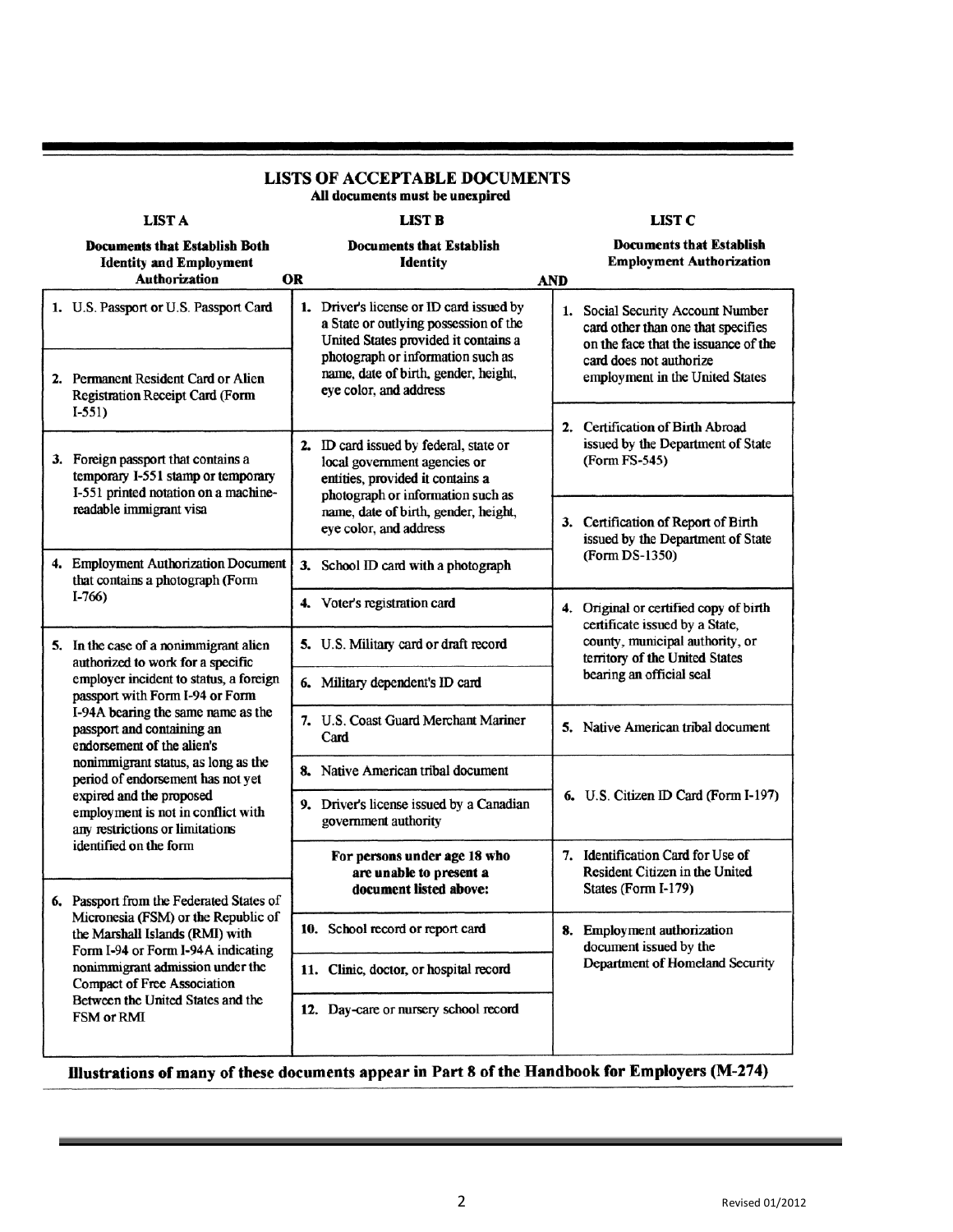## **CITY OF DUNNELLON OFFICE OF THE CITY CLERK/ HUMAN RESOURCES DEPARTMENT 20750 River Drive Dunnellon, FL 34431**

**Phone: 352-465-8500 Fax: 352-465-8505**

[http://www.dunnellon.org](http://www.dunnellon.org/)

| PERSONAL INFORMATION                                                                                     |                                                   |                                                    | Salary Desired:_________________ Date of Application___________                                                                      |  |  |
|----------------------------------------------------------------------------------------------------------|---------------------------------------------------|----------------------------------------------------|--------------------------------------------------------------------------------------------------------------------------------------|--|--|
|                                                                                                          |                                                   |                                                    |                                                                                                                                      |  |  |
| Name (Last)<br>(First)                                                                                   |                                                   | (Middle)                                           |                                                                                                                                      |  |  |
|                                                                                                          |                                                   |                                                    |                                                                                                                                      |  |  |
|                                                                                                          |                                                   |                                                    |                                                                                                                                      |  |  |
|                                                                                                          |                                                   |                                                    |                                                                                                                                      |  |  |
|                                                                                                          |                                                   |                                                    |                                                                                                                                      |  |  |
|                                                                                                          |                                                   |                                                    | Name and department of friends and relative(s) working for City of Dunnellon and their relationship to you:                          |  |  |
|                                                                                                          |                                                   |                                                    |                                                                                                                                      |  |  |
|                                                                                                          |                                                   |                                                    |                                                                                                                                      |  |  |
|                                                                                                          |                                                   |                                                    |                                                                                                                                      |  |  |
|                                                                                                          |                                                   |                                                    |                                                                                                                                      |  |  |
| Are you employed now? $\Box$ Yes $\Box$ No                                                               |                                                   |                                                    | May we contact your present employer? $\Box$ Yes $\Box$ No                                                                           |  |  |
| Are you available to work?                                                                               | $\Box$ Full-Time<br>Part-Time<br>$\Box$ Temporary | (Please indicate $\Box$ 1 $\Box$ 2 $\Box$ 3 shift) | (Please indicate □ Mornings □ Afternoons □ Evenings)<br>(Please indicate dates available $\angle$ / $\angle$ - $\angle$ / / $\angle$ |  |  |
| Are you currently on "lay-off status and subject to recall? $\Box$ Yes $\Box$ No                         |                                                   |                                                    |                                                                                                                                      |  |  |
| Can you travel if a job requires it? $\Box$ Yes $\Box$ No                                                |                                                   |                                                    |                                                                                                                                      |  |  |
| Are you a Military Veteran? □ Yes □ No                                                                   |                                                   |                                                    |                                                                                                                                      |  |  |
|                                                                                                          |                                                   |                                                    |                                                                                                                                      |  |  |
| Has your Driver's License ever been suspended or revoked? $\Box$ Yes $\Box$ No<br>If yes please explain: |                                                   |                                                    |                                                                                                                                      |  |  |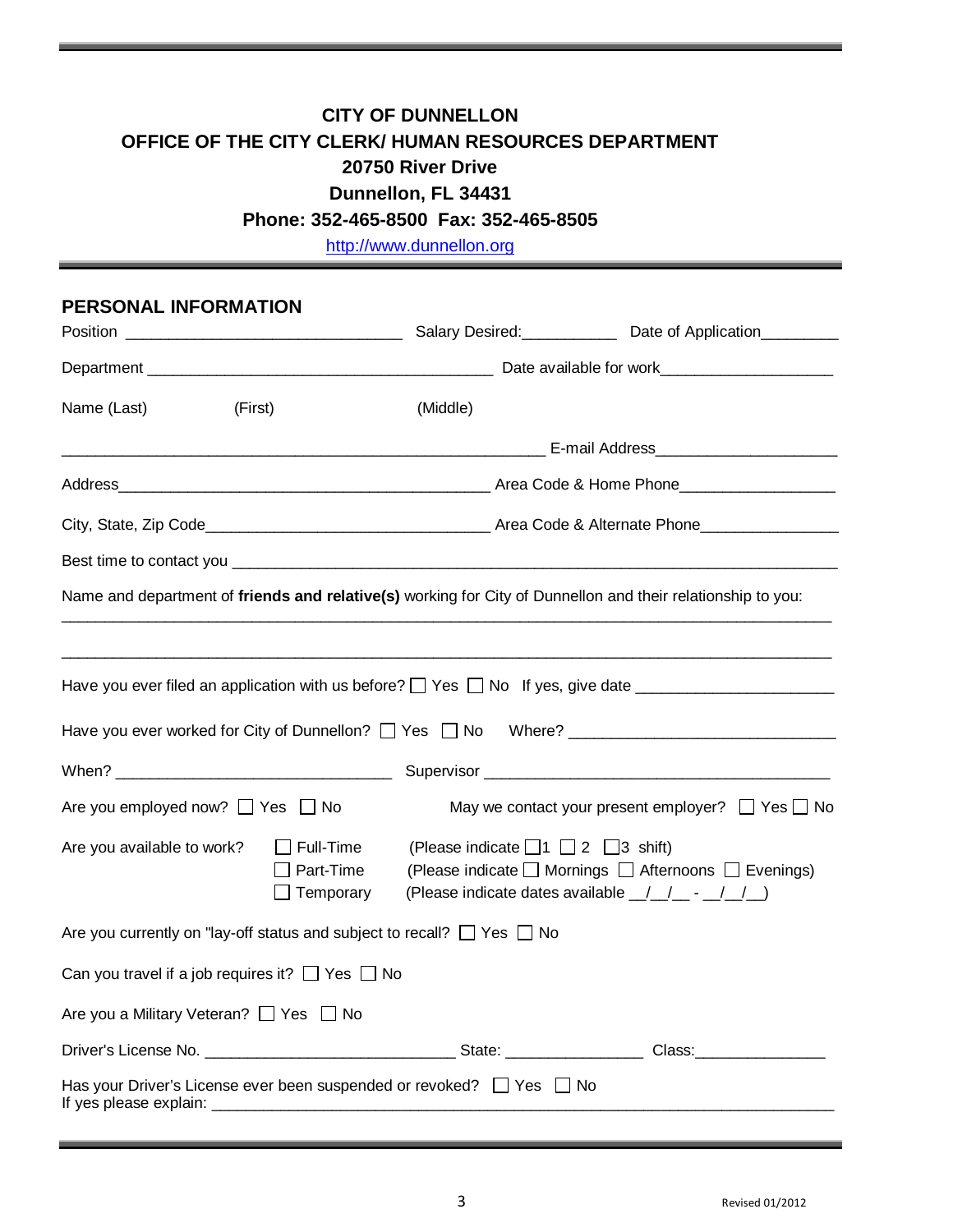| Have you ever been convicted, pled no contest, had adjudication withheld, or had prosecution deferred on any<br>misdemeanor, felony, DUI, or moving traffic violation, or do you have any of these charges pending against you<br>or are you currently enrolled in a pre-trial intervention program? $\Box$ Yes $\Box$ No |
|---------------------------------------------------------------------------------------------------------------------------------------------------------------------------------------------------------------------------------------------------------------------------------------------------------------------------|
|                                                                                                                                                                                                                                                                                                                           |
| Note: a conviction does not necessarily prevent your application from consideration. The nature, year of your<br>conviction, age, number of convictions, and the job for which you are applying are all taken into consideration.<br>Regardless of how you answer this question, all background checks will be performed. |
| Are you willing to relocate your residence within a 30 minute travel distance to work if the position requires<br>emergency response or an "on call" non emergency service response? $\Box$ Yes $\Box$ No                                                                                                                 |
| Where did you learn about the position for which you are applying?                                                                                                                                                                                                                                                        |
| □ Ocala 4 Sale □ Ocala Star Banner □ Citrus County Chronicle □ Riverland News □ Other Ad ________                                                                                                                                                                                                                         |
| □City Website □ Employment Agency □ Friend □ Relative □ Inquiry □ Other                                                                                                                                                                                                                                                   |
| <b>SPECIALIZED SKILLS (Check Skills/Equipment Operated)</b>                                                                                                                                                                                                                                                               |
| □Terminal □ P/C □ MAC □ Microsoft Office Outlook - Version ______                                                                                                                                                                                                                                                         |
| □Spreadsheet - list SS software used and indicate your proficiency level on a scale of 1-5                                                                                                                                                                                                                                |
| □Word Processing - WPM _______ List WP software used and indicate your proficiency level on a scale of 1-5                                                                                                                                                                                                                |
| List other computer hardware or software and your level of proficiency on a scale of 1-5                                                                                                                                                                                                                                  |
|                                                                                                                                                                                                                                                                                                                           |
| Please list all tools and heavy equipment and your level of proficiency on a scale of 1-5                                                                                                                                                                                                                                 |
|                                                                                                                                                                                                                                                                                                                           |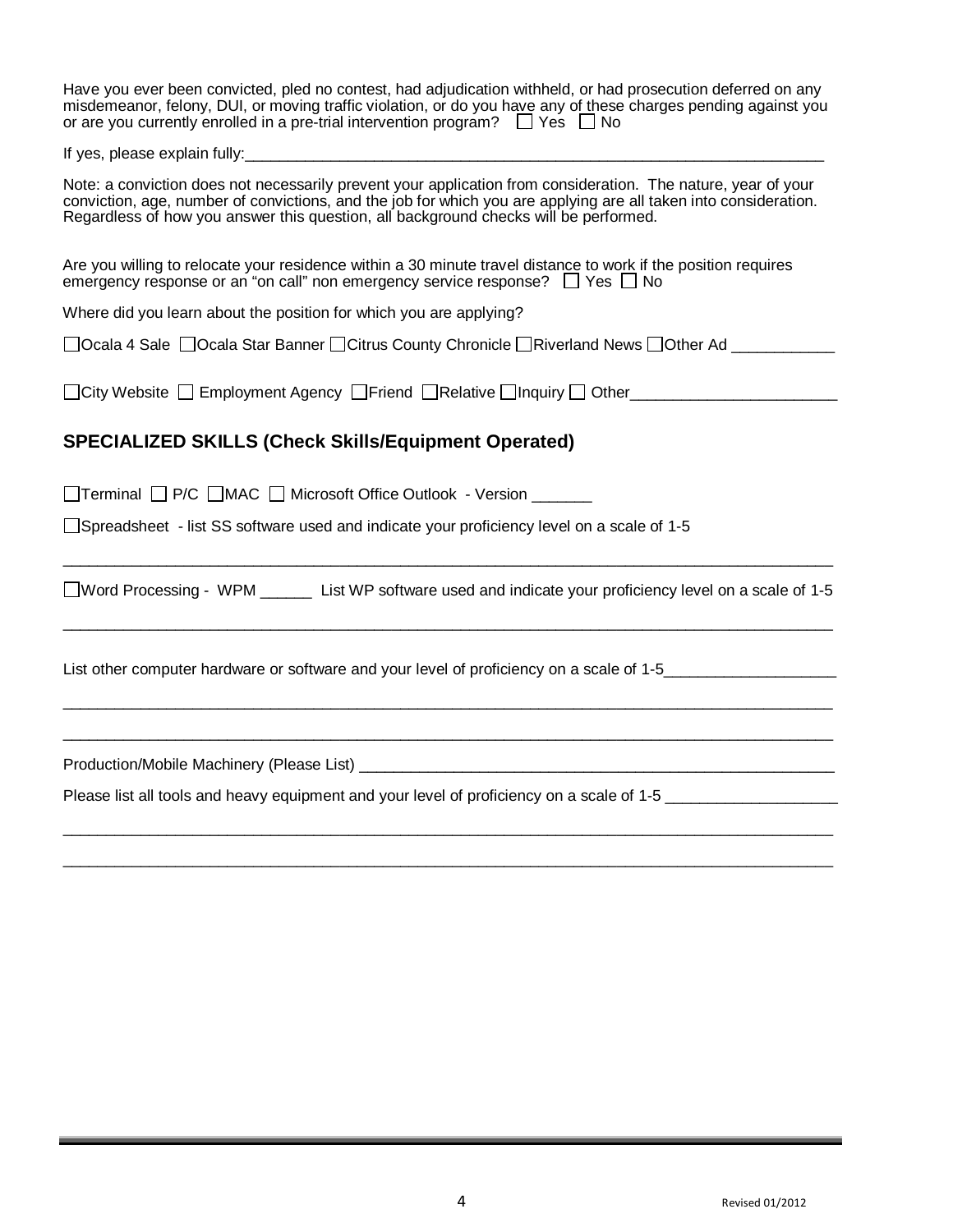| <b>EDUCATION AND SPECIAL TRAINING</b>                                                                                                                                                                                                                                                                                                                                                                                                                       |           |             |                |                     |                                  |   |                            |   |                      |                 |                  |                                          |              |  |
|-------------------------------------------------------------------------------------------------------------------------------------------------------------------------------------------------------------------------------------------------------------------------------------------------------------------------------------------------------------------------------------------------------------------------------------------------------------|-----------|-------------|----------------|---------------------|----------------------------------|---|----------------------------|---|----------------------|-----------------|------------------|------------------------------------------|--------------|--|
| Circle highest school grade completed:                                                                                                                                                                                                                                                                                                                                                                                                                      |           |             | $\mathbf{1}$   | $\overline{2}$<br>3 | $\overline{4}$<br>5 <sup>1</sup> | 6 | $\overline{7}$             | 8 | 9                    | 10 <sup>°</sup> | 11               | 12                                       |              |  |
| High school diploma or GED: DYes                                                                                                                                                                                                                                                                                                                                                                                                                            | $\Box$ No |             |                |                     |                                  |   |                            |   |                      |                 |                  |                                          |              |  |
| Name and address (city and state) of last high school attended:                                                                                                                                                                                                                                                                                                                                                                                             |           |             | Dates Attended |                     |                                  |   |                            |   |                      |                 |                  |                                          |              |  |
| Name and location of vocational school training                                                                                                                                                                                                                                                                                                                                                                                                             |           | <b>From</b> |                | To                  | <b>Total Months</b>              |   |                            |   |                      |                 |                  | Certificates given or<br>other pertinent |              |  |
| center, institute, etc.                                                                                                                                                                                                                                                                                                                                                                                                                                     | Mo.       | Yr.         | Mo.            | Yr.                 | Completed                        |   | Courses or subjects taken. |   |                      |                 |                  |                                          | information. |  |
|                                                                                                                                                                                                                                                                                                                                                                                                                                                             |           |             |                |                     |                                  |   |                            |   |                      |                 |                  |                                          |              |  |
| LIST COLLEGES AND UNIVERSITIES ATTENDED BELOW:                                                                                                                                                                                                                                                                                                                                                                                                              |           |             |                |                     |                                  |   |                            |   |                      |                 |                  |                                          |              |  |
|                                                                                                                                                                                                                                                                                                                                                                                                                                                             |           |             | Dates attended |                     |                                  |   |                            |   |                      |                 |                  |                                          |              |  |
|                                                                                                                                                                                                                                                                                                                                                                                                                                                             |           | From        | To             |                     | <b>Total Months</b>              |   | Grade<br>Point             |   | Major/minor field or |                 |                  | Type of degree                           |              |  |
| Name and location of college or university.                                                                                                                                                                                                                                                                                                                                                                                                                 | Mo.       | Yr.         | Mo.            | Yr.                 | Completed                        |   | Average                    |   |                      |                 | program of study |                                          | awarded      |  |
|                                                                                                                                                                                                                                                                                                                                                                                                                                                             |           |             |                |                     |                                  |   |                            |   |                      |                 |                  |                                          |              |  |
| <b>EMPLOYMENT RECORD:</b> List all previous employers and <b>phone numbers</b> for the past ten (10) years.<br>Major changes in duties or job titles with the same employer should be listed as separate jobs. Start with<br>the present or most recent and work back. Use blank sheets if necessary. LEAVE NO GAPS AND BE SPECIFIC<br>Have you ever been terminated or asked to resign from any job? $\square$ Yes $\square$ No<br><b>IN YOUR ANSWERS.</b> |           |             |                |                     |                                  |   |                            |   |                      |                 |                  |                                          |              |  |

**If Yes, please explain \_\_\_\_\_\_\_\_\_\_\_\_\_\_\_\_\_\_\_\_\_\_\_\_\_\_\_\_\_\_\_\_\_\_\_\_\_\_\_\_\_\_\_\_\_\_\_\_\_\_\_\_\_\_\_\_\_\_\_\_\_\_\_\_\_\_\_** 

## \_\_\_\_\_\_\_\_\_\_\_\_\_\_\_\_\_\_\_\_\_\_\_\_\_\_\_\_\_\_\_\_\_\_\_\_\_\_\_\_\_\_\_\_\_\_\_\_\_\_\_\_\_\_\_\_\_\_\_\_\_\_\_\_\_\_\_\_\_\_\_\_\_\_\_\_\_\_\_ **Present or Most Recent Job.** Employer: \_\_\_\_\_\_\_\_\_\_\_\_\_\_\_\_\_\_\_\_\_\_\_\_\_\_\_\_\_\_\_\_\_\_\_\_\_\_\_\_\_\_\_\_\_\_\_\_\_\_\_ Address:\_\_\_\_\_\_\_\_\_\_\_\_\_\_\_\_\_\_\_\_\_\_\_\_\_\_\_\_\_\_\_\_\_\_\_\_\_\_\_\_\_\_\_\_\_\_\_\_\_\_\_\_\_\_\_\_\_\_\_\_\_\_\_\_\_\_\_\_\_\_\_\_\_\_\_\_\_\_\_\_\_\_\_\_\_\_\_ Telephone:\_\_\_\_\_\_\_\_\_\_\_\_\_\_\_\_\_\_\_\_\_\_\_\_\_\_\_\_\_\_\_\_\_\_\_\_\_\_\_\_ Supervisor:\_\_\_\_\_\_\_\_\_\_\_\_\_\_\_\_\_\_\_\_\_\_\_\_\_\_\_\_\_\_\_\_\_\_\_ From: (month/yr) \_\_\_\_\_\_\_\_\_\_\_\_\_\_\_\_\_\_\_\_\_\_\_\_\_\_ To: (month/yr) \_\_\_\_\_\_\_\_\_\_\_\_\_\_\_\_\_\_\_\_\_ Job Title:\_\_\_\_\_\_\_\_\_\_\_\_\_\_\_\_\_\_\_\_\_\_\_\_\_\_\_ Hours per Week:\_\_\_\_\_\_\_\_\_\_\_\_\_\_\_\_\_\_ Starting Salary: \$\_\_\_\_\_\_\_\_\_\_\_\_\_\_\_\_ Per\_\_\_\_\_\_\_\_\_\_\_ Last Salary: \$\_\_\_\_\_\_\_\_\_\_\_ Per \_\_\_\_\_\_\_\_\_\_ Reason for Leaving: \_\_\_\_\_\_\_\_\_\_\_\_\_\_\_\_\_\_\_\_\_\_\_\_\_\_\_\_\_\_\_\_\_\_\_\_\_\_\_\_\_\_\_\_\_\_\_\_\_\_\_\_\_\_\_\_\_\_\_\_\_\_\_\_\_\_\_\_\_\_\_\_\_\_\_\_\_\_\_\_\_\_\_\_\_\_\_\_\_\_\_\_\_\_\_\_\_\_\_\_\_ Duties:  $\_$  ,  $\_$  ,  $\_$  ,  $\_$  ,  $\_$  ,  $\_$  ,  $\_$  ,  $\_$  ,  $\_$  ,  $\_$  ,  $\_$  ,  $\_$  ,  $\_$  ,  $\_$  ,  $\_$  ,  $\_$  ,  $\_$  ,  $\_$  ,  $\_$  ,  $\_$  ,  $\_$  ,  $\_$  ,  $\_$  ,  $\_$  ,  $\_$  ,  $\_$  ,  $\_$  ,  $\_$  ,  $\_$  ,  $\_$  ,  $\_$  ,  $\_$  ,  $\_$  ,  $\_$  ,  $\_$  ,  $\_$  ,  $\_$  ,  $\_$  ,  $\_$  ,  $\_$  ,  $\_$  ,  $\_$  ,  $\_$  ,  $\_$  ,  $\_$  ,  $\_$  ,  $\_$  ,  $\_$  ,  $\_$  ,  $\_$  ,  $\_$  ,  $\_$  ,  $\_$  ,  $\_$  ,  $\_$  ,  $\_$  ,  $\_$  ,  $\_$  ,  $\_$  ,  $\_$  ,  $\_$  ,  $\_$  ,  $\_$  ,  $\_$  ,  $\_$  ,  $\_$  ,  $\_$  ,  $\_$  ,  $\_$  ,  $\_$  ,  $\_$  ,  $\_$  ,  $\_$  ,  $\_$  ,

\_\_\_\_\_\_\_\_\_\_\_\_\_\_\_\_\_\_\_\_\_\_\_\_\_\_\_\_\_\_\_\_\_\_\_\_\_\_\_\_\_\_\_\_\_\_\_\_\_\_\_\_\_\_\_\_\_\_\_\_\_\_\_\_\_\_\_\_\_\_\_\_\_\_\_\_\_\_\_ \_\_\_\_\_\_\_\_\_\_\_\_\_\_\_\_\_\_\_\_\_\_\_\_\_\_\_\_\_\_\_\_\_\_\_\_\_\_\_\_\_\_\_\_\_\_\_\_\_\_\_\_\_\_\_\_\_\_\_\_\_\_\_\_\_\_\_\_\_\_\_\_\_\_\_\_\_\_\_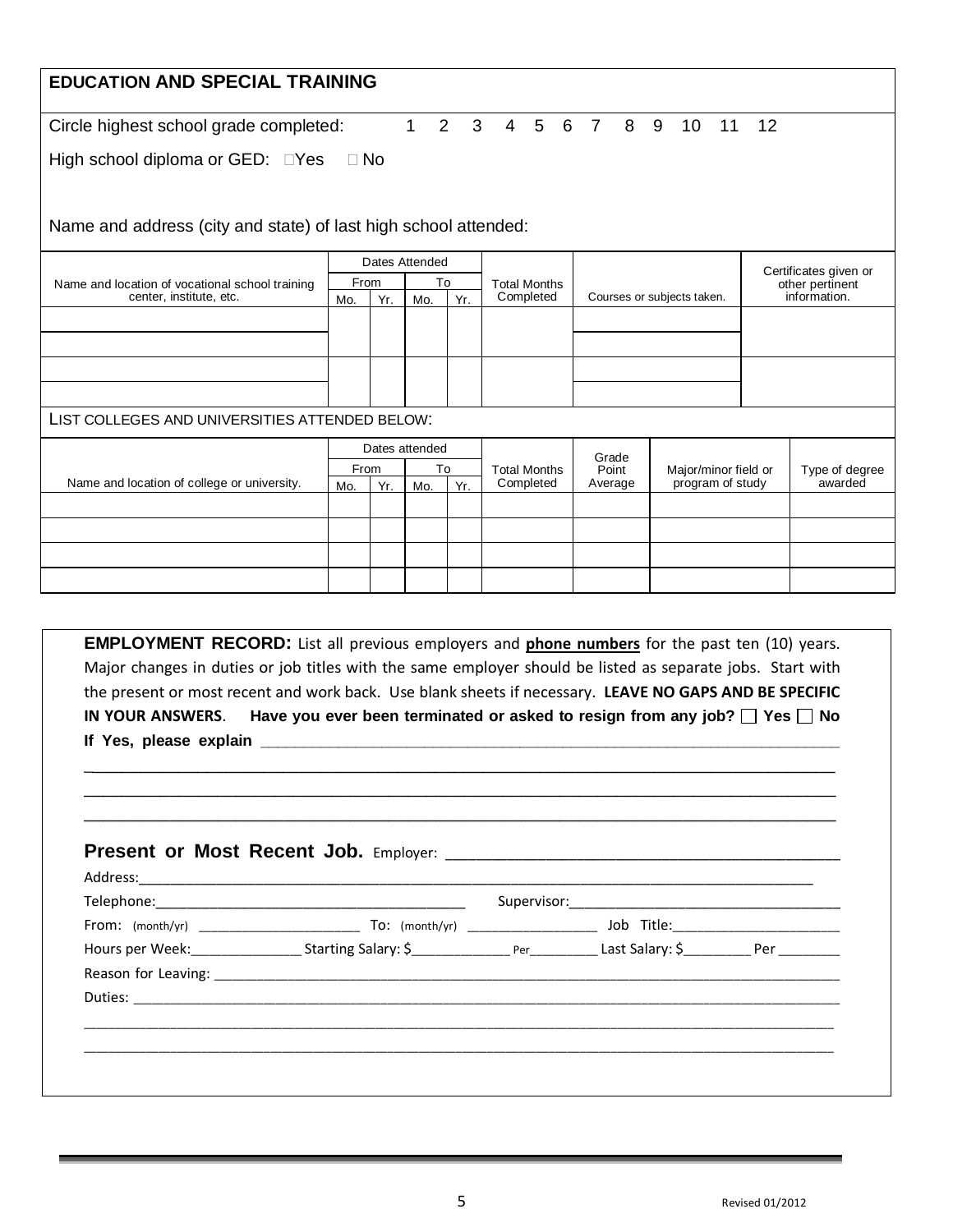|                                                                                                                                              | Hours per Week: _______________________Starting Salary: \$________________________________Last Salary: \$________________________________                                                                                      |  |  |
|----------------------------------------------------------------------------------------------------------------------------------------------|--------------------------------------------------------------------------------------------------------------------------------------------------------------------------------------------------------------------------------|--|--|
|                                                                                                                                              |                                                                                                                                                                                                                                |  |  |
|                                                                                                                                              |                                                                                                                                                                                                                                |  |  |
|                                                                                                                                              |                                                                                                                                                                                                                                |  |  |
|                                                                                                                                              |                                                                                                                                                                                                                                |  |  |
|                                                                                                                                              |                                                                                                                                                                                                                                |  |  |
|                                                                                                                                              |                                                                                                                                                                                                                                |  |  |
|                                                                                                                                              |                                                                                                                                                                                                                                |  |  |
|                                                                                                                                              |                                                                                                                                                                                                                                |  |  |
|                                                                                                                                              |                                                                                                                                                                                                                                |  |  |
|                                                                                                                                              |                                                                                                                                                                                                                                |  |  |
|                                                                                                                                              | Duties: the contract of the contract of the contract of the contract of the contract of the contract of the contract of the contract of the contract of the contract of the contract of the contract of the contract of the co |  |  |
|                                                                                                                                              |                                                                                                                                                                                                                                |  |  |
|                                                                                                                                              |                                                                                                                                                                                                                                |  |  |
|                                                                                                                                              |                                                                                                                                                                                                                                |  |  |
| Address:                                                                                                                                     |                                                                                                                                                                                                                                |  |  |
|                                                                                                                                              |                                                                                                                                                                                                                                |  |  |
|                                                                                                                                              |                                                                                                                                                                                                                                |  |  |
|                                                                                                                                              |                                                                                                                                                                                                                                |  |  |
|                                                                                                                                              |                                                                                                                                                                                                                                |  |  |
|                                                                                                                                              | Duties: the contract of the contract of the contract of the contract of the contract of the contract of the contract of the contract of the contract of the contract of the contract of the contract of the contract of the co |  |  |
|                                                                                                                                              |                                                                                                                                                                                                                                |  |  |
|                                                                                                                                              |                                                                                                                                                                                                                                |  |  |
|                                                                                                                                              |                                                                                                                                                                                                                                |  |  |
|                                                                                                                                              |                                                                                                                                                                                                                                |  |  |
|                                                                                                                                              |                                                                                                                                                                                                                                |  |  |
|                                                                                                                                              |                                                                                                                                                                                                                                |  |  |
|                                                                                                                                              |                                                                                                                                                                                                                                |  |  |
|                                                                                                                                              |                                                                                                                                                                                                                                |  |  |
|                                                                                                                                              |                                                                                                                                                                                                                                |  |  |
| Hours per Week: ______________________Starting Salary: \$______________________________Last Salary: \$_____________________Per _____________ |                                                                                                                                                                                                                                |  |  |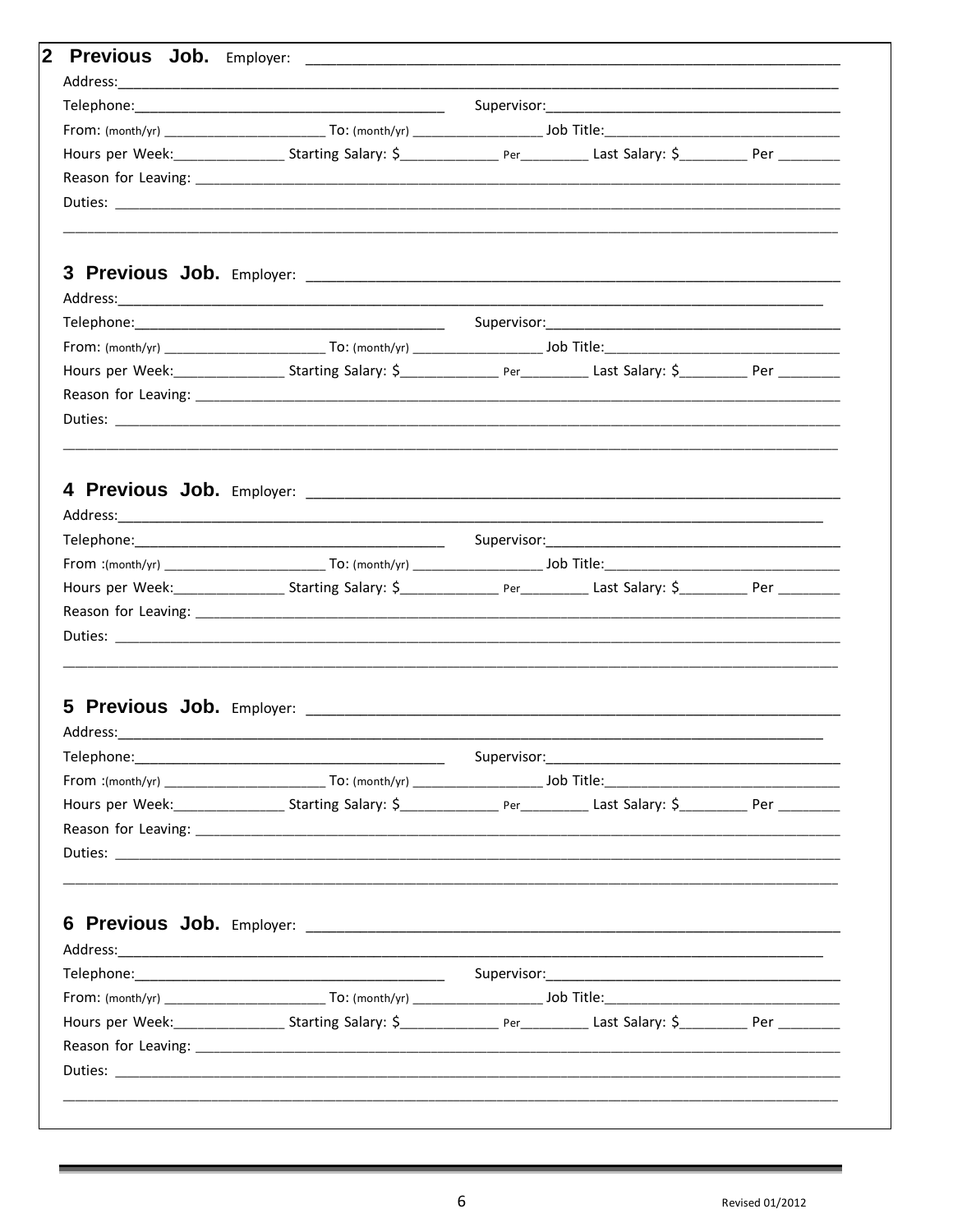Comments. Please explain below what knowledge, skills, and abilities you have to qualify for this position. If applying for an administrative, management, or technical position, outline all programs you have designed or implemented. Note any details which should be considered in reviewing your qualifications and list number of years experience and level of proficiency. Use additional paper if necessary.

| Knowledge:                                                                            |
|---------------------------------------------------------------------------------------|
|                                                                                       |
|                                                                                       |
| Skills:                                                                               |
|                                                                                       |
|                                                                                       |
| Abilities:                                                                            |
|                                                                                       |
|                                                                                       |
| Membership in professional or job-related organizations:                              |
|                                                                                       |
|                                                                                       |
| Active professional, technical, occupational licenses, certificates or registrations: |
|                                                                                       |
|                                                                                       |

Awards, commendations, or other recognitions for outstanding achievement in school, military services, work, or civic activities: You may exclude membership which would reveal gender, race, religion, national origin, age, ancestry, disability or other protected status: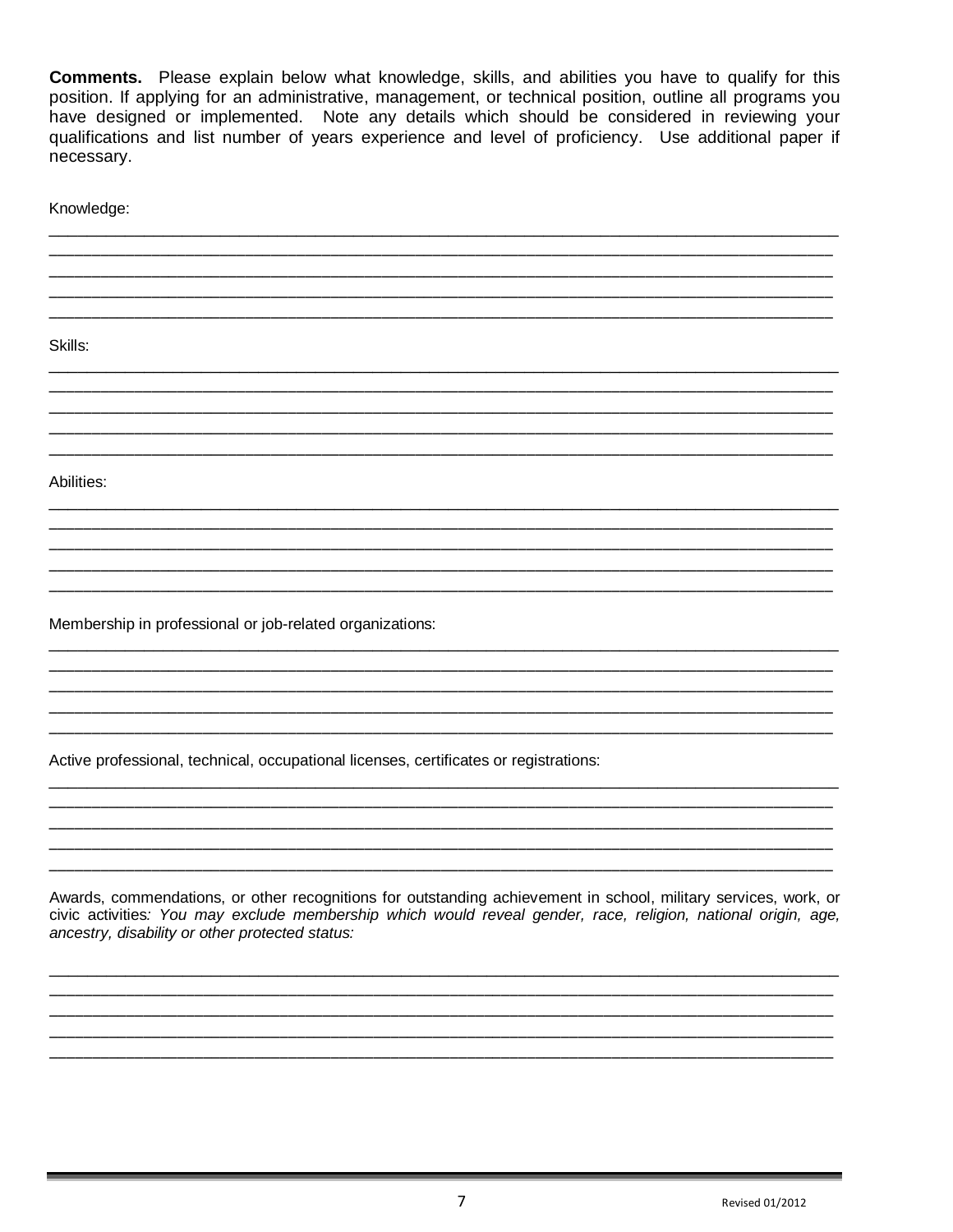## **Veteran's Preference**

Revised 09/2010

#### **ALL APPLICANTS MUST ANSWER "YES" OR "NO" TO QUESTION 1, PLUS SIGN AND DATE AT THE BOTTOM.**

If you are claiming Veteran's Preference, a copy of your DD214 or comparable document which serves as a certification of release or discharge claim, **MUST BE FURNISHED AT THE TIME OF APPLICATION.** 

| 1. Are you claiming Veteran's Preference? □ Yes     No                 |  |  |
|------------------------------------------------------------------------|--|--|
| 2. Check the appropriate box if you are claiming Veteran's Preference: |  |  |

| A Veteran with a service-connected disability which is compensable under public law; or  |
|------------------------------------------------------------------------------------------|
| a Veteran who is receiving compensation, disability retirement benefits, or pension by   |
| reason of public laws, where "public laws" are those administered by the U.S. department |
| of Veterans' Affairs; or                                                                 |

- The spouse of a Veteran who cannot qualify for employment due to a service connected total and permanent disability, or spouse of a Veteran missing in action, captured or forcibly detained by a foreign power; or
- $\Box$  A Veteran of any war who has served on active duty for at least one day, and who was discharged or separated there from under honorable conditions from the Armed Forces of the United States if any part of such duty was performed during a wartime era (active duty for training is not allowable); or
- The non-remarried widow or widower of a Veteran who died of a service-connected disability; or
- □ Operation Enduring Freedom October 7, 2001 till present.
- Operation Iraqi Freedom March 19, 2003 till present.
- A Veteran who has received the Armed Forces Expeditionary Medal.
- A Veteran who has received the Global War on Terrorism Expeditionary Medal.

Effective April 8, *1992,* Chapter 92-80, Laws of Florida amended the definition of wartime service to include the Persian Gulf War, beginning August 2, 1990, and ending on January 2, 1992.

The City will give your application every special consideration required by the law (Florida Administrative Code, Chapter 55A-7). If you believe you were not afforded employment preference in accordance with the law, you have the right to file a complaint within twenty-one (21) days of notice of non-selection for the position with the Department of Veteran's Affairs, 11351 Ulmerton Road, Room 311K, Largo, FL 33778.

| Signature: |  |
|------------|--|
|------------|--|

Signature: \_\_\_\_\_\_\_\_\_\_\_\_\_\_\_\_\_\_\_\_\_\_\_\_\_\_\_\_\_\_\_\_\_ Date:\_\_\_\_\_\_\_\_\_\_\_\_\_\_\_\_\_\_\_\_\_\_\_\_\_\_\_\_\_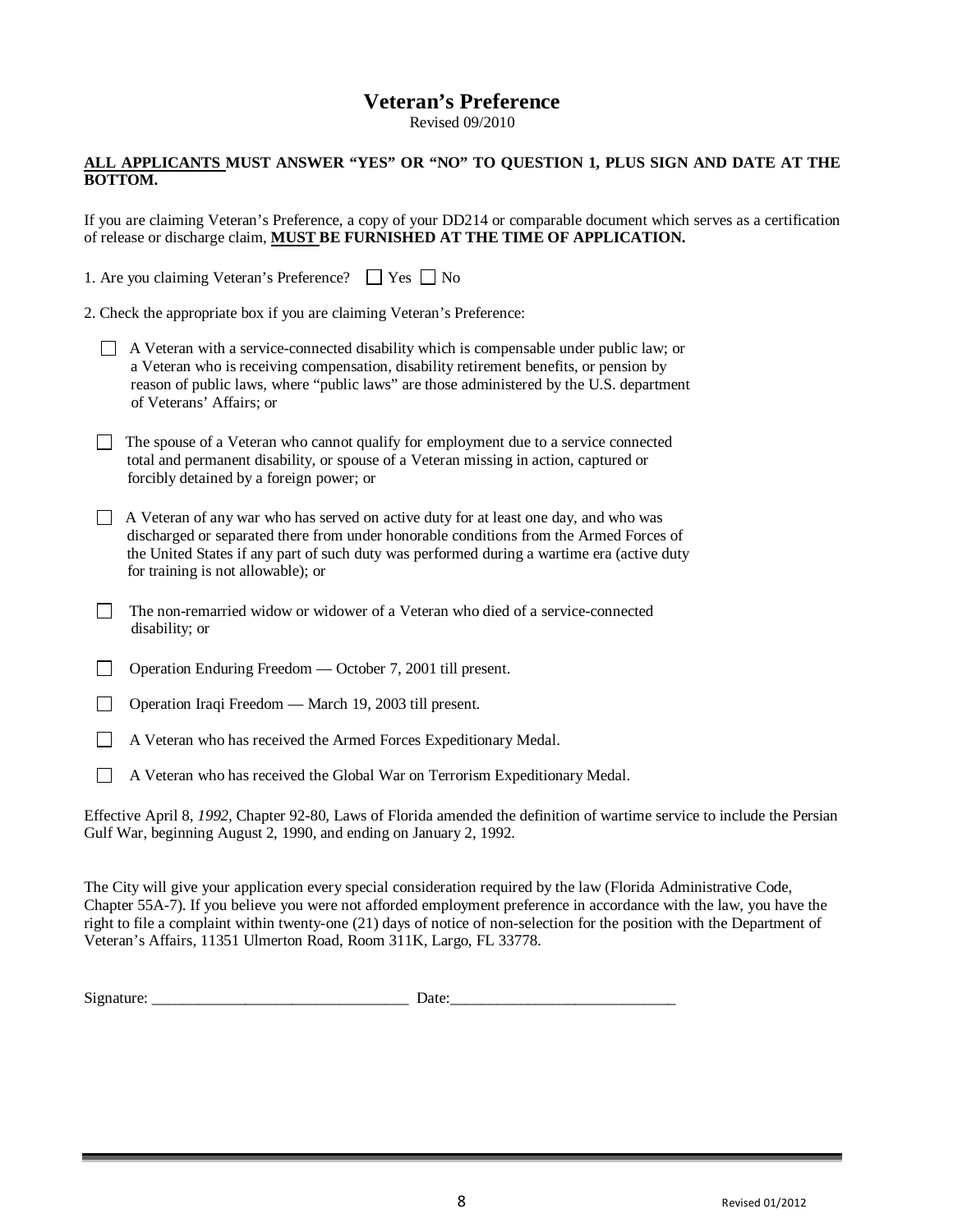## **PHYSICAL AGILITY DEMONSTRATION**

All applicants are required to demonstrate his or her ability to perform the job functions required by the position for which he or she is applying. The demonstration will include the functions provided within the job description. If you will need an accommodation to perform this job demonstration, please inform the City Clerk within three days of your submission of this application.

A job description for the position in which you are applying has been provided as part of your application package. Are you able to perform these tasks with or without reasonable accommodation?  $\Box$  Yes  $\Box$  No

I agree to demonstrate my ability to perform all or part of the essential functions for the position in which I am applying. I further agree to notify the City if I need an accommodation to perform the essential functions of the job.

I hereby release the City of Dunnellon from liability for aggravation of any condition I may have which is not known to them.

Name (Please Print)

Date \_\_\_\_\_\_\_\_\_\_\_\_\_\_\_ Applicant Signature \_\_\_\_\_\_\_\_\_\_\_\_\_\_\_\_\_\_\_\_\_\_\_\_\_\_\_\_\_\_\_\_\_\_\_\_\_\_\_\_\_\_\_

Updated 10/05/2009 Ford & Harrison\_Jessica Walberg

### **APPLICANT DRUG TESTING CONSENT AGREEMENT**

As a prerequisite to employment, I hereby agree to allow the City to collect urine samples from me to determine the presence of illegal drugs in my body. Further, I give my consent to the release of my test results to authorized City personnel for appropriate review, and authorize the City to use the test results as a defense to any legal action to which I am a party.

I understand that the results of the drug testing of my urine, if confirmed positive, will remove me from consideration for employment. I also understand that if I refuse to consent, I will be removed from further consideration for employment.

Further, I understand that, if employed by the City of Dunnellon, I must abide by the terms of the City's Drug-Free workplace Policy and may be required to submit to testing for the presence of illegal drugs or alcohol. I understand that submission to such testing is a condition of employment with the City, and disciplinary action, up to and including discharge, may result if l) I refuse to consent to such testing, 2) I refuse to execute all forms of consent and releases of liability as are usually and reasonably attendant to such examinations, 3) I refuse to authorize release of the test results to the City, if the tests establish a violation of the City's Drug-Free Workplace Policy, or 4) I otherwise violate the Policy.

I hereby CONSENT to the administration of the drug test and to the terms and conditions of the consent agreement.  $\Box$  I hereby REFUSE the drug detection urine test.

\_\_\_\_\_\_\_\_\_\_\_\_\_\_\_\_\_\_\_\_\_\_\_\_\_\_\_\_\_\_\_\_\_\_ \_\_\_\_\_\_\_\_\_\_\_\_\_\_\_\_\_\_\_\_\_\_\_\_

\_\_\_\_\_\_\_\_\_\_\_\_\_\_\_\_\_\_\_\_\_\_\_\_\_\_\_\_\_\_\_\_\_\_ \_\_\_\_\_\_\_\_\_\_\_\_\_\_\_\_\_\_\_\_\_\_\_\_

Applicant's Signature Date

Social Security Number

\_\_\_\_\_\_\_\_\_\_\_\_\_\_\_\_\_\_\_\_\_\_\_\_\_\_\_\_\_\_\_\_\_\_

Witness Signature Date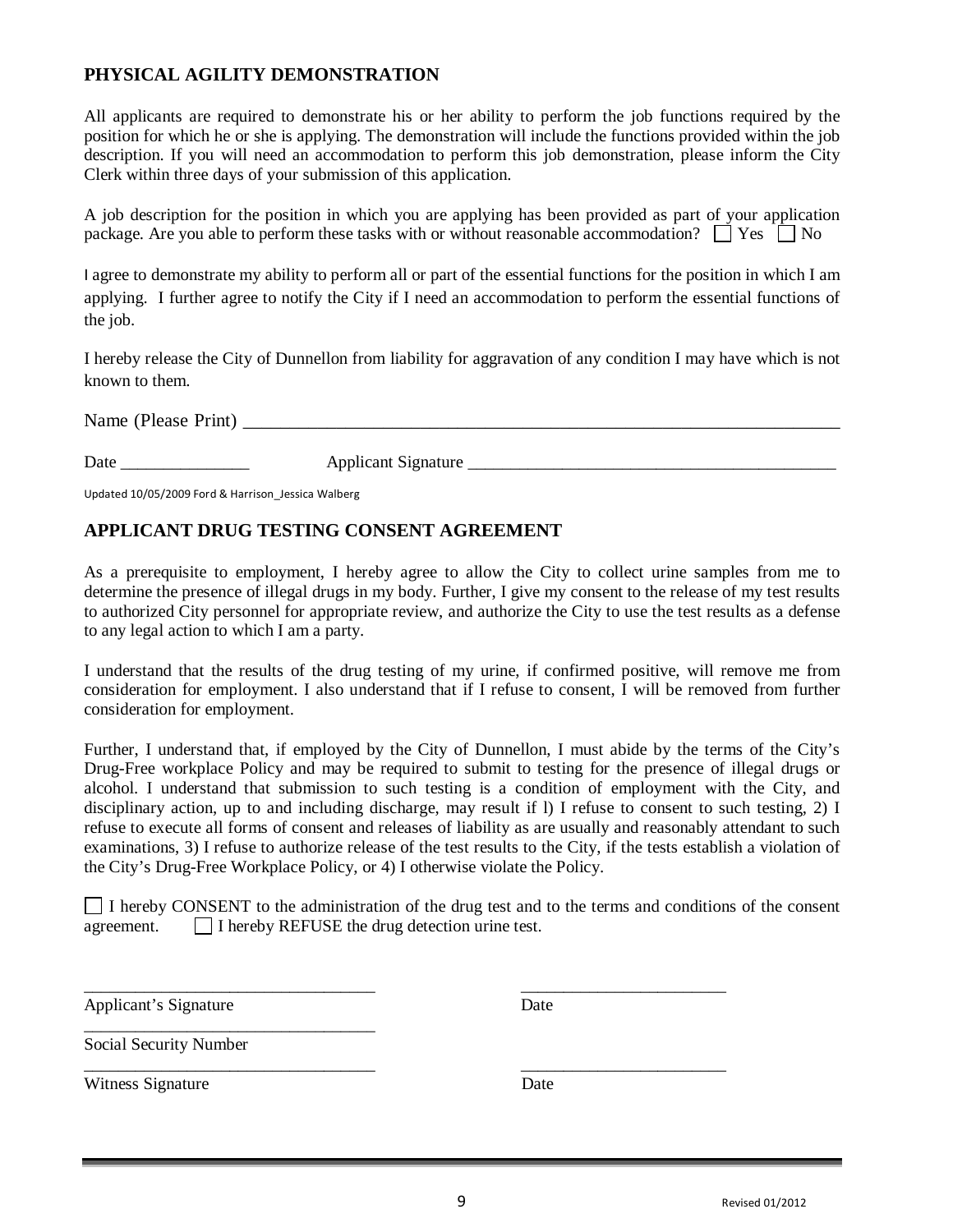## **CITY OF DUNNELLON OFFICE OF THE CITY CLERK/ HUMAN RESOURCES DEPARTMENT 20750 River Drive Dunnellon, FL 34431 Phone: 352-465-8500 Fax: 352-465-8505**

[http://www.dunnellon.org](http://www.dunnellon.org/)

Applicant name: (Please Print):

Social Security Number: \_\_\_\_\_\_\_\_\_\_\_\_\_\_\_\_\_\_\_\_\_\_\_\_\_\_\_\_\_\_\_\_\_\_\_\_\_\_\_\_\_\_\_\_\_\_\_\_\_\_\_\_\_\_\_\_\_\_\_\_\_\_\_\_\_\_\_\_

Address: \_\_\_\_\_\_\_\_\_\_\_\_\_\_\_\_\_\_\_\_\_\_\_\_\_\_\_\_\_\_\_\_\_\_\_\_\_\_\_\_\_\_\_\_\_\_\_\_\_\_\_\_\_\_\_\_\_\_\_\_\_\_\_\_\_\_\_\_\_\_\_\_\_\_\_\_\_\_\_\_

I understand that all statements made on this employment application may be checked by the City of Dunnellon, and I authorize the City of Dunnellon to contact my prior employers and authorize such prior employers to answer any and all questions regarding my prior employment and my ability to perform the essential functions of the position for which I am applying. I hereby agree to indemnify the City of Dunnellon and each of my prior employers and hold them harmless from any claims arising from such authorization.

\_\_\_\_\_\_\_\_\_\_\_\_\_\_\_\_\_\_\_\_\_\_\_\_\_\_\_\_\_\_\_\_\_\_\_\_\_\_\_\_\_\_\_\_\_\_\_\_\_\_\_\_\_\_\_\_\_\_\_\_\_\_\_\_\_\_\_\_\_\_\_\_\_\_\_\_\_\_\_\_\_\_\_\_\_\_\_\_

In addition, I authorize the release of any and all information that is requested by City of Dunnellon regarding my school or educational records, military record, and medical records.

I understand further that any misstatements or material omissions in my application may result in a decision not to hire, or discharge if discovered at a time after hire.

#### **APPLICATION CERTIFICATION. READ CAREFULLY BEFORE SIGNING.**

I hereby certify that each answer to a question herein and all other information otherwise furnished is true and correct. I understand that any incorrect, incomplete, or false statements of information furnished by me on this form or any other City documents may subject me to discharge from employment at any time. I hereby give my permission to contact past employers and personal references. I understand that if employed, I will be in a probationary period for six months. I further understand that completion of the probationary period does not confer any expectation of continuation for any definite period, and that my employment may be terminated or I may terminate my employment at any time for any reason or no reason. I hereby understand and acknowledge that, unless otherwise defined by applicable law, any employment relationship with this organization is of an "at will" nature, which means that the Employee may resign at any time and the Employer may discharge Employee at any time with or without cause. It is further understood that this "at will" employment relationship may not be changed by any written document or by conduct unless such change is specifically acknowledged in writing by an authorized executive of this organization. I understand that I am required to abide by all rules and regulations of the employer. No one but the City Manager and or Personnel Director has the authority to modify any employment relationship I may have with the City, and any such modification must be in writing.

**Signature of Applicant\_\_\_\_\_\_\_\_\_\_\_\_\_\_\_\_\_\_\_\_\_\_\_\_\_\_\_\_ Date\_\_\_\_\_\_\_\_\_\_\_\_\_\_\_\_\_\_\_\_\_\_**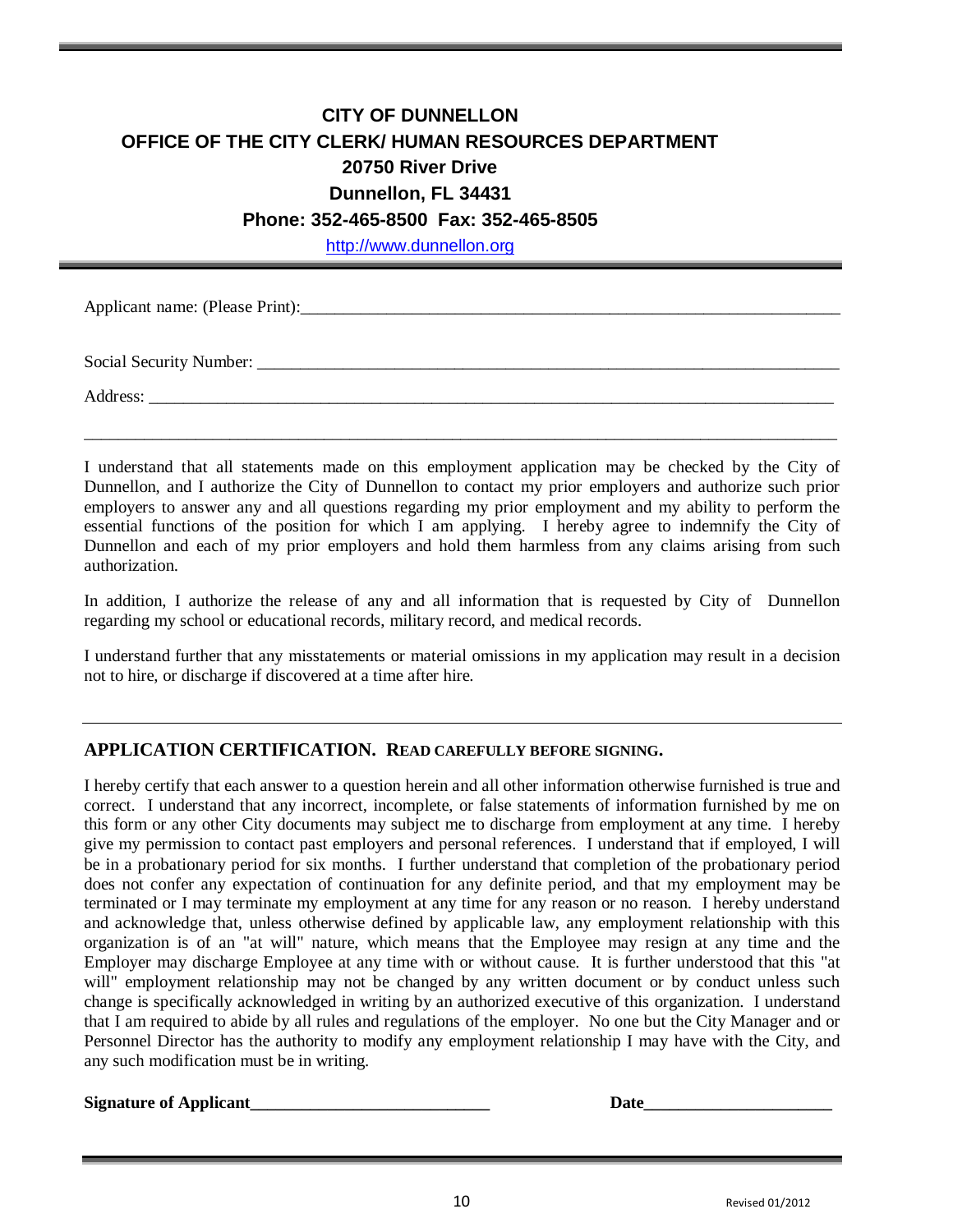

## **Applicant Waiver Form**

*(To be signed by all job applicants along with application form.)*

1. I agree and understand that all the information and statements on my application are correct and no attempt has been made to conceal or withhold pertinent information. I agree that any omission, falsification, or misrepresentation is cause for my immediate termination at any time during my employment.

In connection with this request, I authorize all corporations, companies, credit agencies, government agencies, persons, educational institutions, law enforcement agencies and former employers to release information they may have about me, and release them from any liability and responsibility from doing so; further, I authorize the procurement of an investigative consumer report and understand that such report may contain information as to my background, mode of living, character, personal reputation and driving records. This authorization, in original and copy form, shall be valid for this and any future reports that may be requested.

2. I hereby authorize investigation of all statements at this time with no liability arising there from.

| Name – Please Print                                     |      |  |
|---------------------------------------------------------|------|--|
| Social Security Number                                  |      |  |
| Signature                                               | Date |  |
| Name of Company and Signature of Company Representative | Date |  |

### **SOCIAL SECURITY NUMBER**

"City of Dunnellon's Written Statement" - The City of Dunnellon collects your Social Security number for the following purposes: classification of accounts; identification and verification; credit worthiness; bad debt collection, billing and payments; data collection, reconciliation, tracking, employment, payroll, benefit processing, wage/tax reporting, determining if vendor is 1099 eligible under IRS reporting requirements, identification of individuals arrested, patient reporting, and background checks. Social Security numbers are also used as a unique numeric identifier and may be used for search purposes.